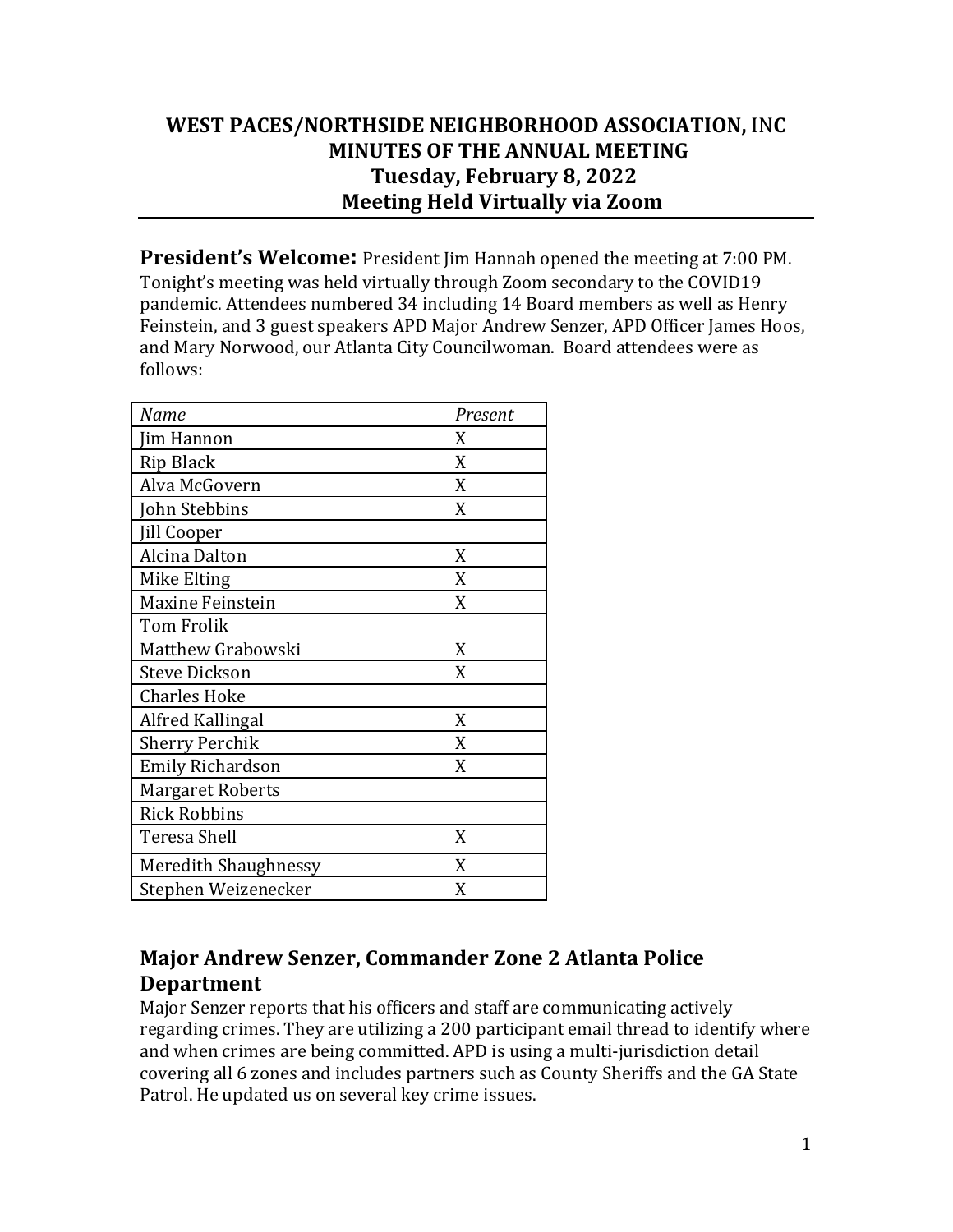- Water Boys A database of Zone 2 water boy arrests and detentions has been formed and they are having discussions with the Court Judges to underscore the context and nature of these arrests.
- Street Racers The 200 + email thread is utilized to learn when and where these actions are taking place or will take place. The officers cannot pursue, thus, the racers take off as soon as the officers arrive. No violence has recently been associated with these events.
- Camera Program APD is utilizing a new camera program, Connect Atlanta, of over 4,500 surveillance cameras across the city to be accessed by the police. In addition, Atlanta businesses and residents may register their private cameras to allow a capacity of 30,000 cameras to share video feed for the purpose of investigating committed crimes. Fusus, the technology company, has utilized similar systems successfully in numerous other cities.

# **APD Officer James Hoos, Head of the WP Security Team**

Officer Hoos reports that since the Board increased the hourly wages of our officers, it has been easier to hire and maintain officers. He has been able to expand coverage to almost daily. He checks the crime stats daily from APD and there have been no issues for our officers. Chair of Security, Alcina Dalton, along with Board approval, instituted guidelines for the officers while on duty. The officers appreciated their pay increase as well as the new guidelines. Jim reminded everyone, to call 911 if there is an emergency. The officers on duty are all APD officers will hear it on the APD scanner and respond if it is in our neighborhood.

# **Mary Norwood, Atlanta City Councilwoman for District 8**

Ms. Norwood introduced her Chief of Staff, Jim Elgar who also was in attendance. She addressed 4 major areas that she sees requiring immediate action.

- Public Safety A public safety task force is addressing crime and safety across multiple disciplines.
- Traffic Planning She introduced a complete transportation and traffic plan for District 8. She is emphasizing with the City that the streets of District 8 have been  $2<sup>nd</sup>$  to the bottom with allocations for planning, maintenance, and repair.
- Capitol Improvement She has presented the Mayor with  $20$ years of data showing that Buckhead has been shortchanged for capitol improvements.
- Tree Ordinance  $-$  She is meeting with those who have drafted new tree ordinances. She hopes to help promote and push through new tree ordinances.

Ms. Norwood emphasized that she is "sounding the alarm" with the City that these issues need addressing immediately.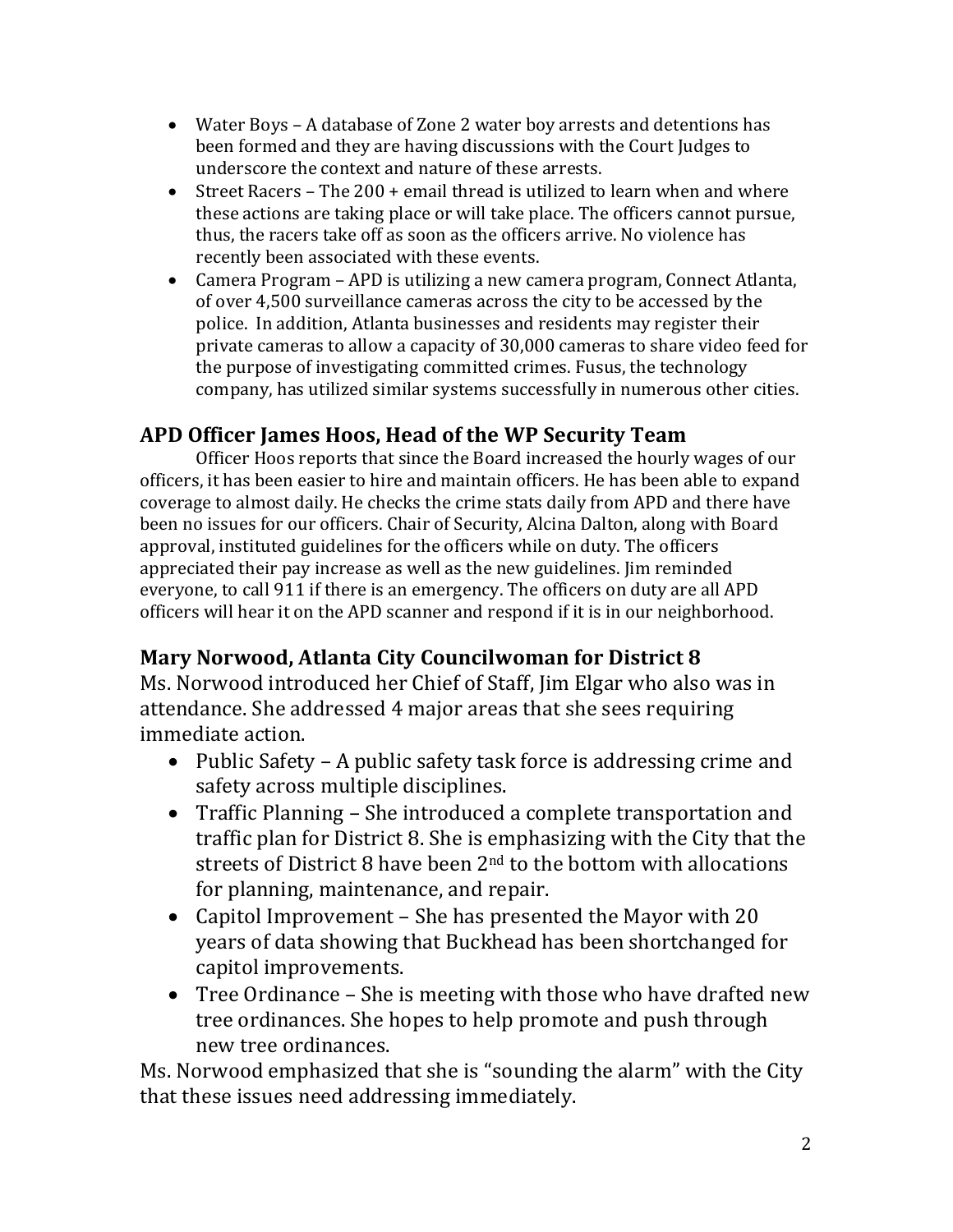### **Rip Black, Zoning & Traffic Committee**

Mr. Rip Black addressed the proposed development at 660 and 670 West Paces Ferry Road. Macallan Homes intends to place 8 houses on the property with 2 homes and an entrance fronting West Paces Ferry Road. This is the same developer who built 5 houses on Rilman Road. Macallan had originally intended to build homes on the backside of the West Paces Ferry property. WPNA and allies were able to show their plan encroached a stream buffer and would create more flooding than already exists in homes along Montana and potentially further downstream through Pace, Rilman Road, and Pinestream. The builder was forced to withdraw that proposal. The position the WPNA takes in development matters is to protect hydrology interests, traffic flow, and the tree canopy. (We all are aware of the  $5+$ acres on Rilman Road, which were clear-cut by a developer prior to Macallan Homes purchasing the property.) Rip reminded the group that although Pace built an effective water retention system when they rebuilt the Lower School, it couldn't be expected to continue to curtail increased flooding from continued and excessive development. 

NPU met with the developer and NPU-A met with 2 representatives of the developer as well as homeowners in our area. Although NPU acts only in an advisory capacity, a vote was taken and will be reported to the City Planning Committee. The vote was 16 opposed, 2 abstained, and the 2 Macallan Homes representatives were the only 2 votes in favor. Along with the vote against, our WPNA Vice President Rip Black submitted a detailed report outlining the concerns of the neighborhood including hydrology, traffic concerns on West Paces Ferry Road, and loss of the tree canopy.

During the NPU meeting a new concern was raised regarding the historic nature of the home and gardens at 660 West Paces Ferry. The home was built in 1928 by Harrison Jones and boasts a William Polly garden. In 1970, his son took over ownership of the property and added the hedge along West Paces Ferry to offer privacy for the home. A resident at 675 West Paces Ferry stated her home also was historic but when the 675 development was planned, the developer agreed to maintain the original home at 675 as well as to add an exit onto Northside Drive thus giving gated entrances on both West Paces Ferry and Northside Drive. Mary Norwood further explained that by doing so, the development qualified for a PDH designation, or Planned Development Housing. In such a plan, the street is considered a lane and is not maintained by the city. She added there is a potential buyer for the 660 house provided the price is not too exorbitant.

Mary finally noted that West Paces Ferry and Tuxedo had applied for historic status but that was voted down. She added that 23 original estates on West Paces Ferry still exist and have not been destroyed by subdivision development. If you want more information she recommended contacting Mr. Doug Young, Executive Director of Atlanta Urban Design Committee at DYoung@Atlanta.gov or Ms. Courtney English, Chief Assistant to the Mayor at CEnglish@Atlanta.gov.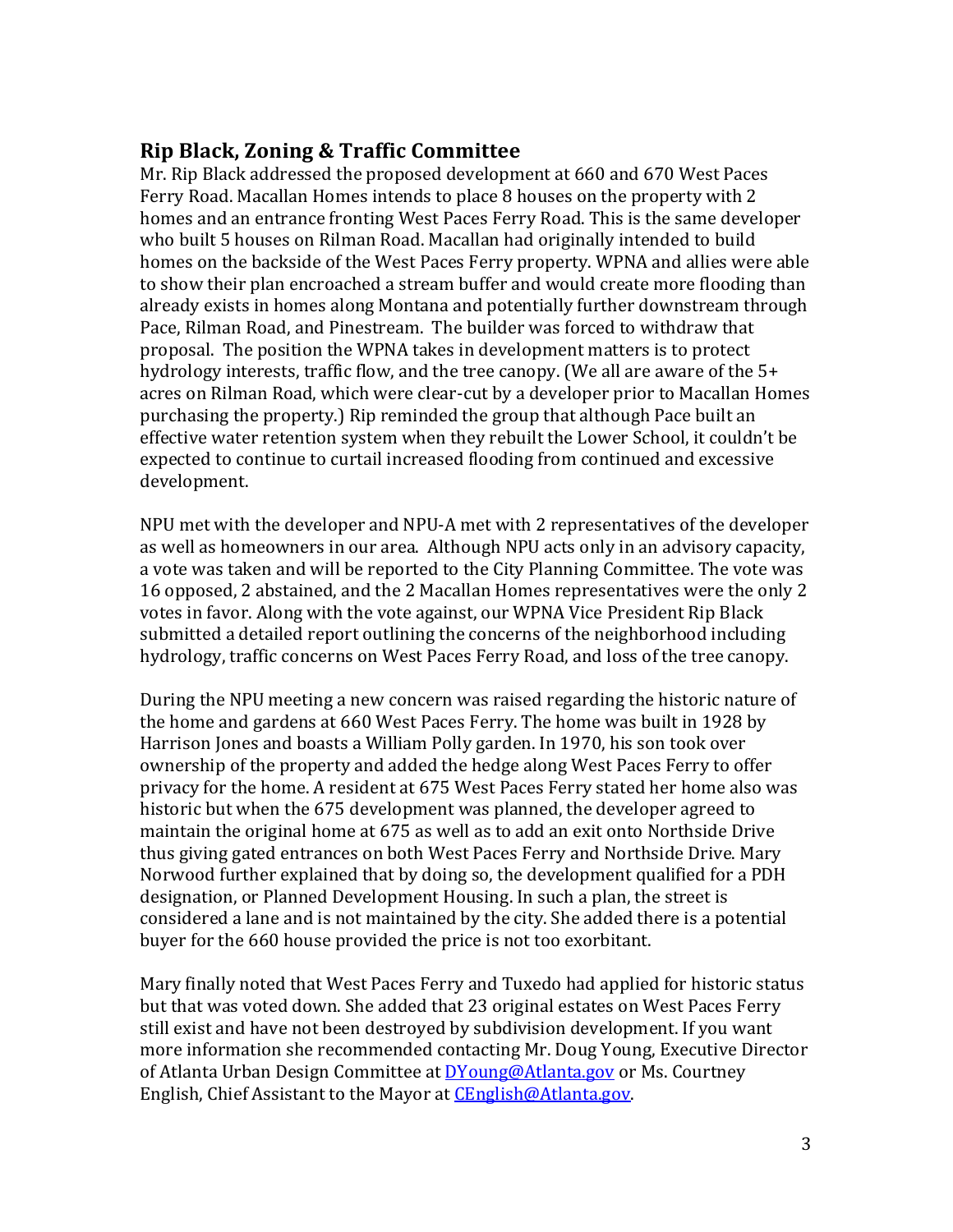## **Secretary's Report**

Secretary Alva McGovern had previously submitted the Proposed Minutes of the Annual Meeting held on January 12, 2021 and were distributed. A motion to accept the minutes was made and second. The minutes were approved.

### **Treasurer's Report**

Treasurer John Stebbins made the Treasurer's Report for the year ending December 31, 2021. The Association had revenues of \$100,125 consisting of membership dues from 291 paid members totaling \$75,125 and a contribution from Pace Academy for security patrol or funding additional cameras. Expenditures were \$79,573 with 90% funding security patrol. The Association's cash position remained strong with \$94,884 in the bank at year-end. A motion was made and seconded to approve the Treasurer's Report. The Report was approved by the membership.

### **Proposed Slate of Board Members for 2022**

Past President Mr. Steve Dickson presented the slate of members for 2022. Five Board Members dropped off this year. Henry Feinstein and Paul Huesken joined the Board. The officers and members will be as follow:

**Jim Hannon – President Rip Black – Vice President Alva McGovern – Secretary John Stebbins – Treasurer Teresa Shell - Communication Meredith Shaughnessy - Membership Alcina Dalton – Security Sherry Perchik – Zoning & Traffic Steve Dickson Mike Elting Henry Feinstein - N Matt Grabowski Charles Hoke**